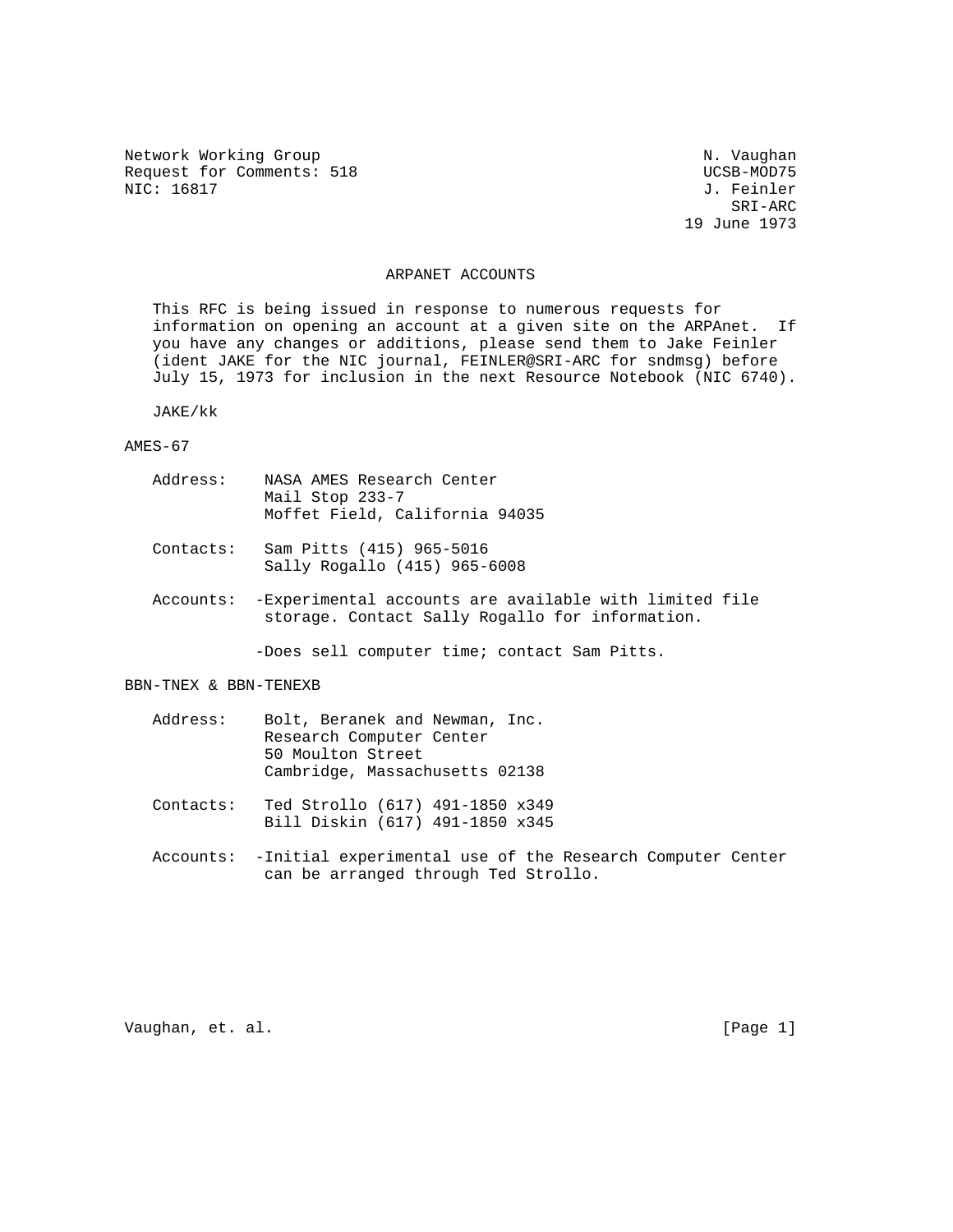-To open an account and/or for information on opening an account (when buying computer time) on TENEX, a purchase order should be sent to Bill Diskin, Contract Manager, at BBN along with a name and phone number which the Operations Manager may call to assign the user an ID code and account number.

CASE-10

 Address: Case Western Reserve University Andrew R. Jennings Computing Center Crawford Hall, Room 311 10900 Euclid Avenue Cleveland, Ohio 44106

Contact: Gail Moore (216) 368-2984

 Accounts: -Limited use experimental accounts (no file storage with these) are available to Network users only upon individual request, which requires a letter requesting an account and password.

> -Does sell computer time; however, charges are not to exceed \$50 a month.

### CMU-10A & CMU-10B

- Address: Carnegie-Mellon University Computer Science Department Pittsburg, Pennsylvania 15213
- Contacts: Dr. Ronald Rutledge (412) 621-2600 x178 Howard Wactler (412) 621-2600 x158
- Accounts: -Experimental accounts are available by contacting the above.

-Does not sell computer time.

Vaughan, et. al. [Page 2]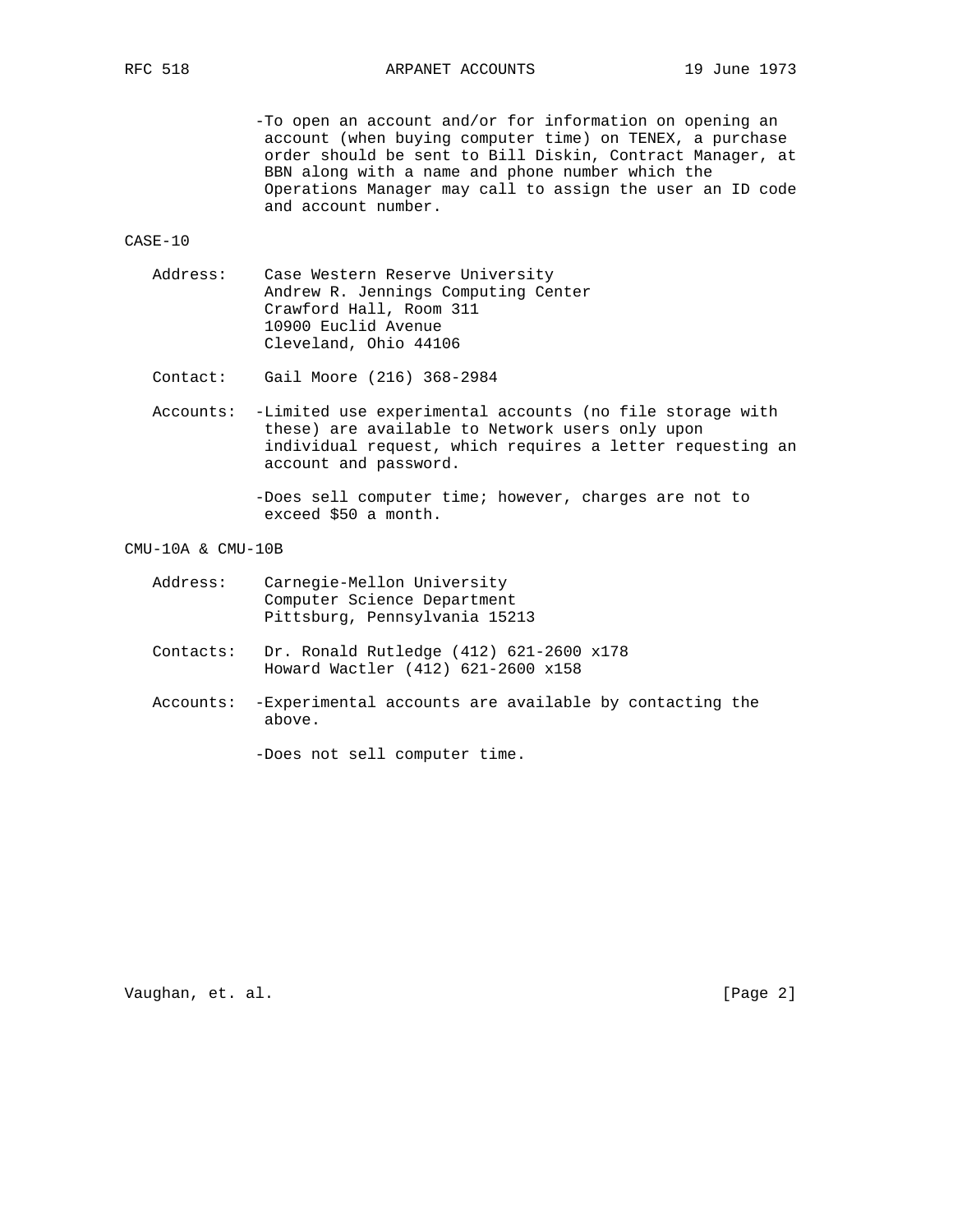## CCA

| Address: | Computer Corporation of America |
|----------|---------------------------------|
|          | 575 Technology Square           |
|          | Cambridge, Massachusetts 02139  |

Contact: Don Cantor (617) 491-3670

 Accounts: -No information is currently available; Networking accounts are presently being worked out. Don Cantor will mail documentation when available.

# CULLER-HARRISON CO.

|    | Address: 150 Aero Camino<br>Goleta, California         |
|----|--------------------------------------------------------|
|    | Contact: (805) 968-1813                                |
| 7. | . Na dufamuatian annoncotte anadlabla t-annoncot-anadu |

 Accounts: -No information currently available; contact again in June, 1973.

## HARV-10

| Address: | Harvard University             |  |
|----------|--------------------------------|--|
|          | 33 Oxford Street               |  |
|          | Cambridge, Massachusetts 02138 |  |

- Contacts: George Mealy, Administrator (617) 495-3998 Brad Reussow (617) 495-4147 Bill Conrad (617) 495-4147
- Accounts: -Have limited use experimental accounts. Type HELP and information will be given on these accounts and/or contact above.

-Does not sell computer time.

## ILLIAC

| Address: | Nasa-Ames Research Center   |
|----------|-----------------------------|
|          | ILLIAC Project Group        |
|          | 1095 Duane Court, Suite 114 |
|          | Sunnyvale, California 94016 |
|          |                             |

Contact: Clark Oliphant (408) 735-0990

Vaughan, et. al. [Page 3]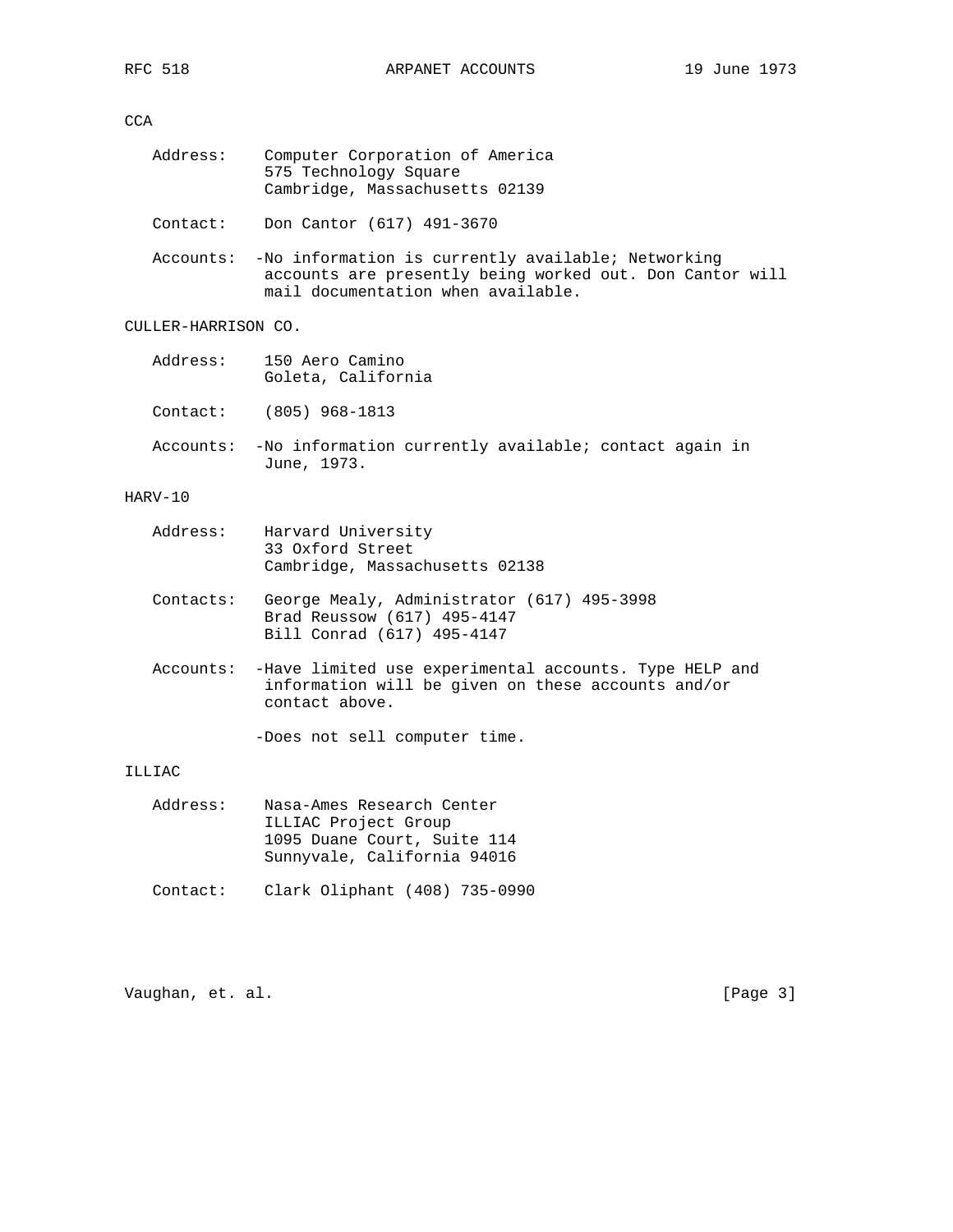Accounts: -Contact above for information on services offered. As part of the ILLIAC project is supported by ARPA, Mr. Oliphant suggested that Santa Barbara contact ARPA if we were interested in using their facilities.

-Does not sell computer time.

# LL-67

No information currently available.

## LL-TX2

| Address: | MIT Lincoln Laboratory, TX-2 Group<br>P.O. Box 73<br>Lexington, Massachusetts 02173                                       |
|----------|---------------------------------------------------------------------------------------------------------------------------|
| Context: | William Kantrowitz, Accounts Administrator<br>$(617)$ 862-5500 x7349                                                      |
|          | Accounts: - Have experimental accounts. For experimental accounts<br>that permit file storage contact William Kantrowitz. |
|          | -Does not sell computer time.                                                                                             |

# MIT-AI

No information available.

## MIT-DMCG

| Address: | MIT Project MAC<br>Dynamic Modeling/Computer Graphics<br>545 Technology Square<br>Cambridge, Massachusetts 02139 |
|----------|------------------------------------------------------------------------------------------------------------------|
| Contact: | Abhay Bhushan (617) 253-1428                                                                                     |
|          | Accounts: - Have experimental accounts. For experimental accounts<br>that store files contact Abhay Bhushan.     |
|          | -Does not sell computer time.                                                                                    |

Vaughan, et. al. [Page 4]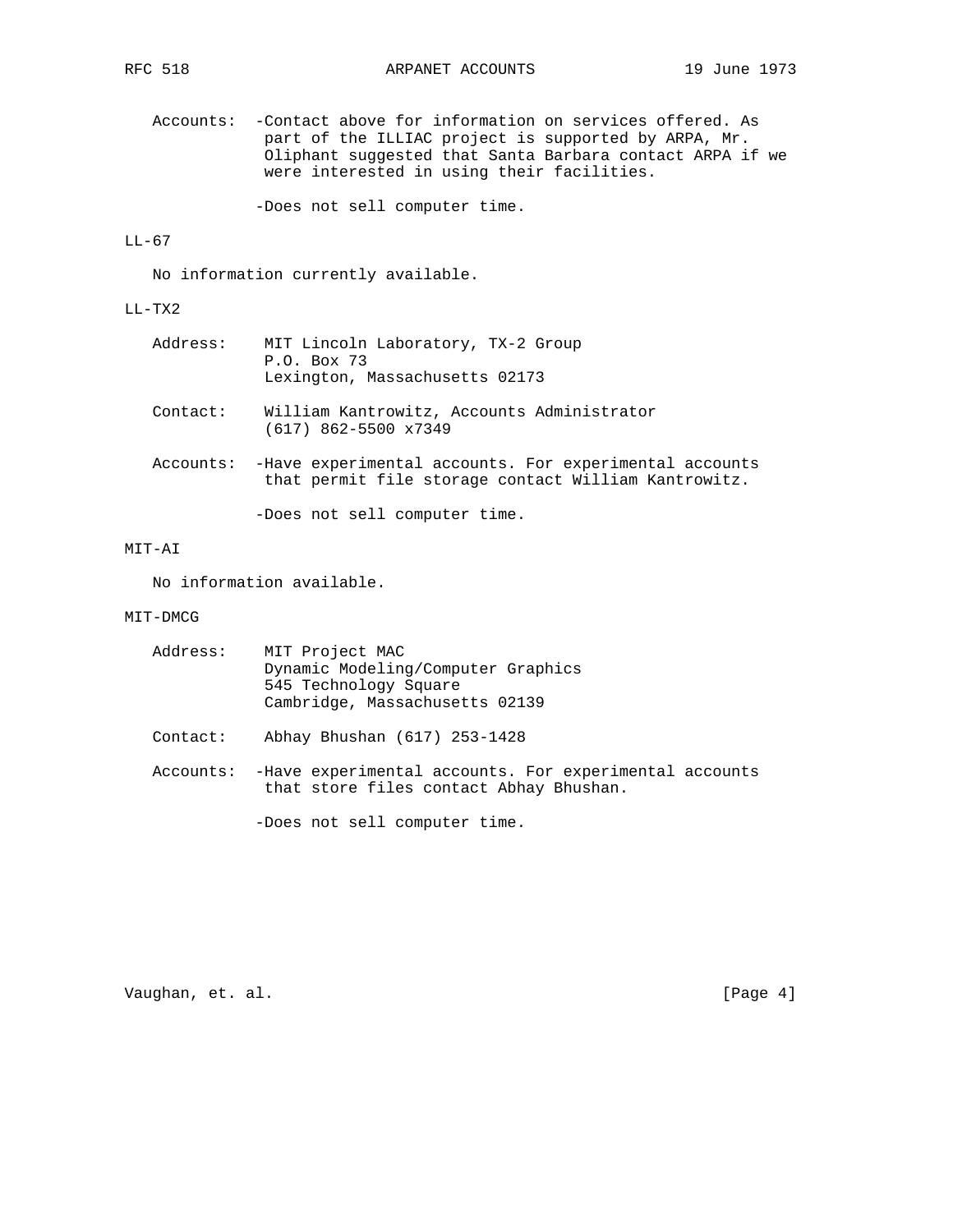# MIT-ML

| Address: | MIT Project MAC                  |
|----------|----------------------------------|
|          | Automatic Programming Division   |
|          | 545 Technology Square, Room 201A |
|          | Cambridge, Massachusetts 02139   |

Contact: Joe Moses (617) 253-5892

 Accounts: -Have experimental accounts; can use without contacting if familiar with system.

-Does not sell computer time.

### MIT-MULTICS

 Address: Project MAC, Multics Group Massachusetts Institute of Technology 545 Technology Square Cambridge, Massachusetts 02139

Contact: Michael Padlipsky (617) 253-6006

 Accounts: -Have two types of experimental accounts: (1) limited usage or sampling level, as "anonymous users"; (2)frequent-to-regular use basis, under own name which requires contacting Michael Padlipsky.

> -Does sell computer time. Paying customers may obtain information through the IPC User Accounts & Registration Office (617) 253-4118.

### SDC-ADEPT

| Address: | Systems Development Corporation |
|----------|---------------------------------|
|          | 2500 Colorado Avenue            |
|          | Santa Monica, California 90406  |

- Contacts: Janet Troxel (213) 393-9411 x495 Arie Shoshani (213) 393-9411 x393 or 6119
- Accounts: -Have experimental accounts; users should contact above prior to usage.

Vaughan, et. al. [Page 5]

<sup>-</sup>Does sell computer time through their Computer Center; above contacts will refer to proper contact.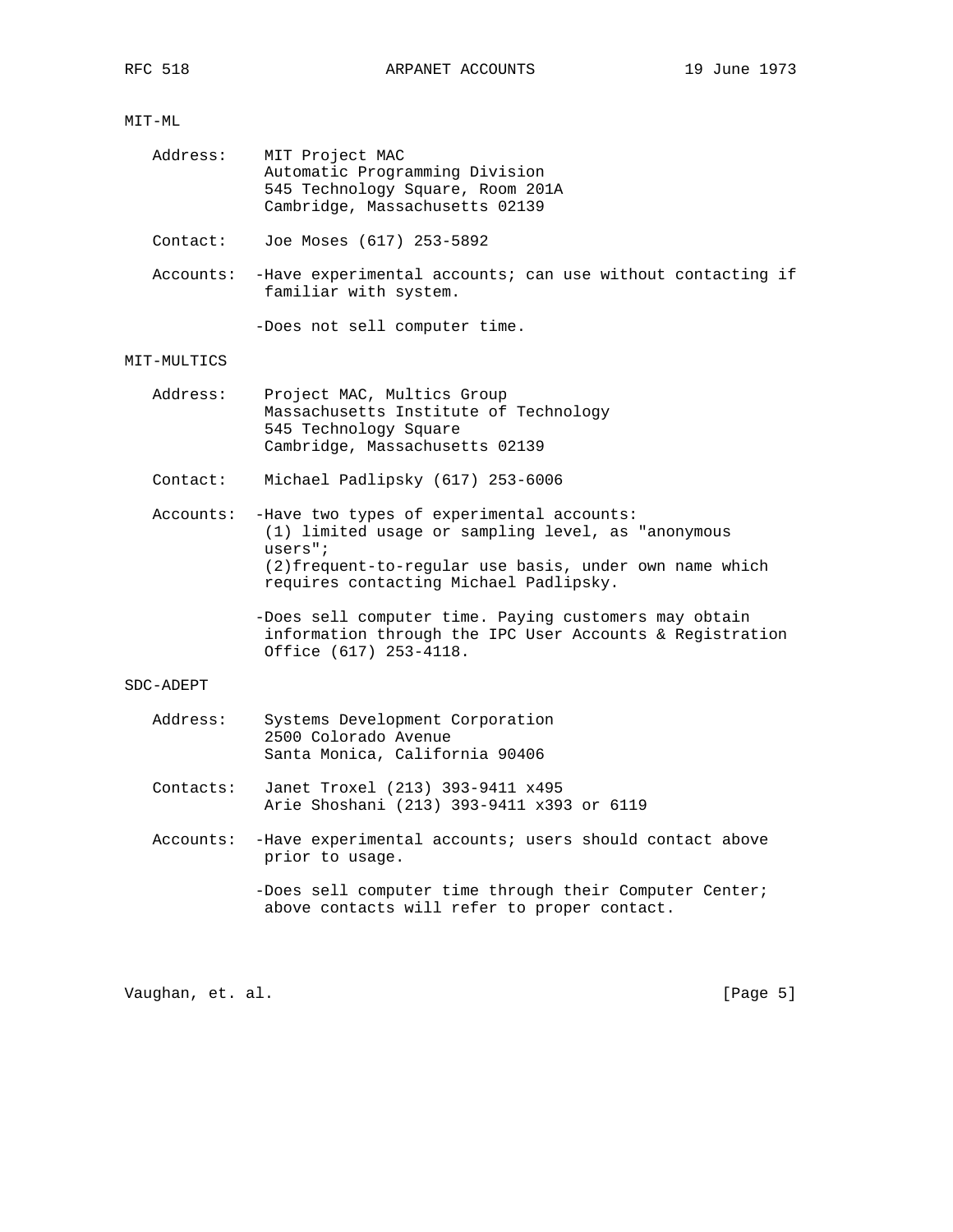SCRL

| Address: | Speech Communications Research Laboratory<br>800A Miramonte Drive<br>Santa Barbara, California 93109                  |
|----------|-----------------------------------------------------------------------------------------------------------------------|
|          | Contact: David Retz $(805)$ 965-3011                                                                                  |
|          | Accounts: -Does not sell computer time.                                                                               |
|          | -Really don't have anything to offer to outside users at<br>present, other than mail service.                         |
| SRI-AI   |                                                                                                                       |
| Address: | Stanford Research Institute<br>Artificial Intelligence Group<br>333 Ravenswood Avenue<br>Menlo Park, California 94025 |
| Contact: | Bert Raphael (415) 326-6200 x4122                                                                                     |

 Accounts: -Have experimental accounts; if long usage is planned contact above. Usage must be beneficial to SRI.

-Does not sell computer time.

SRI-ARC

| Address: | Stanford Research Institute  |
|----------|------------------------------|
|          | Augmentation Research Center |
|          | 33 Ravenswood Avenue         |
|          | Menlo Park, California 94025 |

- Contact: Jim White (415) 329-0740
- Accounts: -Have experimental accounts with no long term storage available. Casual users may login as "Guest". More serious users should contact Jim White to negotiate another ident, password, etc.

-Does sell computer time. Contact Mike Kudlick

Vaughan, et. al. [Page 6]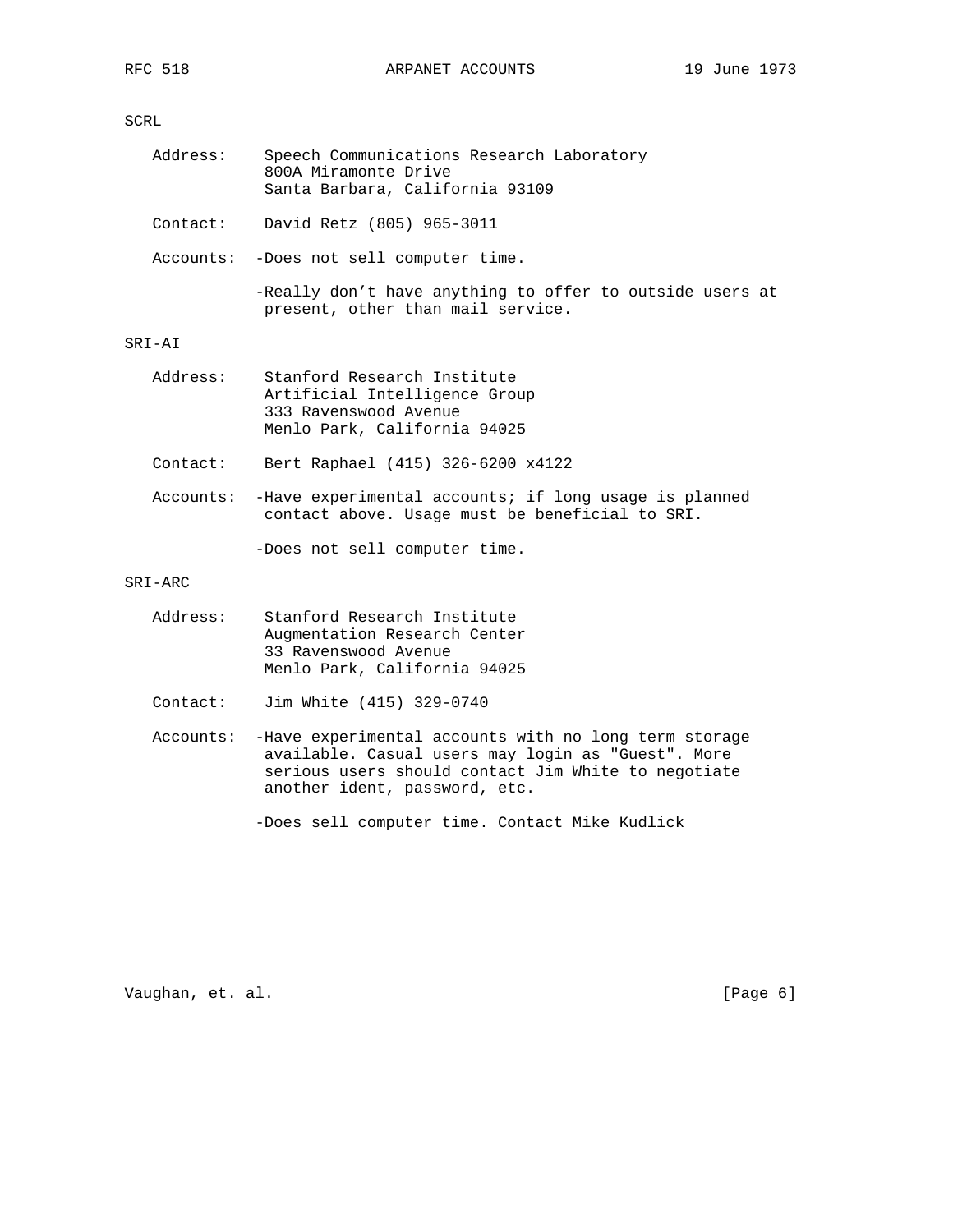# SU-AI

| Address: |                             | Stanford Artificial Intelligence Laboratory |  |
|----------|-----------------------------|---------------------------------------------|--|
|          | Computer Science Department |                                             |  |
|          | Stanford University         |                                             |  |
|          | Stanford, California 94035  |                                             |  |

Contact: Lester Earnest (415 321-2300 x4971

 Accounts: -Call above to find out if you can experiment with free accounts, especially during the day.

-Does not sell computer time.

## UCLA-CCN

| Address:  | Campus Computing Network<br>Math-Science Building<br>University of California<br>Los Angeles, California 90024 |
|-----------|----------------------------------------------------------------------------------------------------------------|
| Contacts: | Bob Braden (213) 825-7518<br>Bob Bell (213) 825-7548                                                           |
|           | Accounts: -For experimental access, which is determined on an<br>individual basis, contact Bob Braden.         |

-Does sell computer time. Contact Bob Bell.

## UCLA-NMC

| Address:   | Computer Science Department<br>School of Engineering & Applied Science<br>3732 Boelter Hall<br>University of California<br>Los Angeles, California 90024 |
|------------|----------------------------------------------------------------------------------------------------------------------------------------------------------|
| Contact:   | Ari Ollikainen (213) 825-2381                                                                                                                            |
|            | Accounts: -Have experimental accounts. Contact above.                                                                                                    |
|            | -Does not sell computer time.                                                                                                                            |
| UCSB-MOD75 |                                                                                                                                                          |
|            |                                                                                                                                                          |

| Address: |                          | Computer Systems Laboratory     |  |
|----------|--------------------------|---------------------------------|--|
|          | University of California |                                 |  |
|          |                          | Santa Barbara, California 93106 |  |

Vaughan, et. al. [Page 7]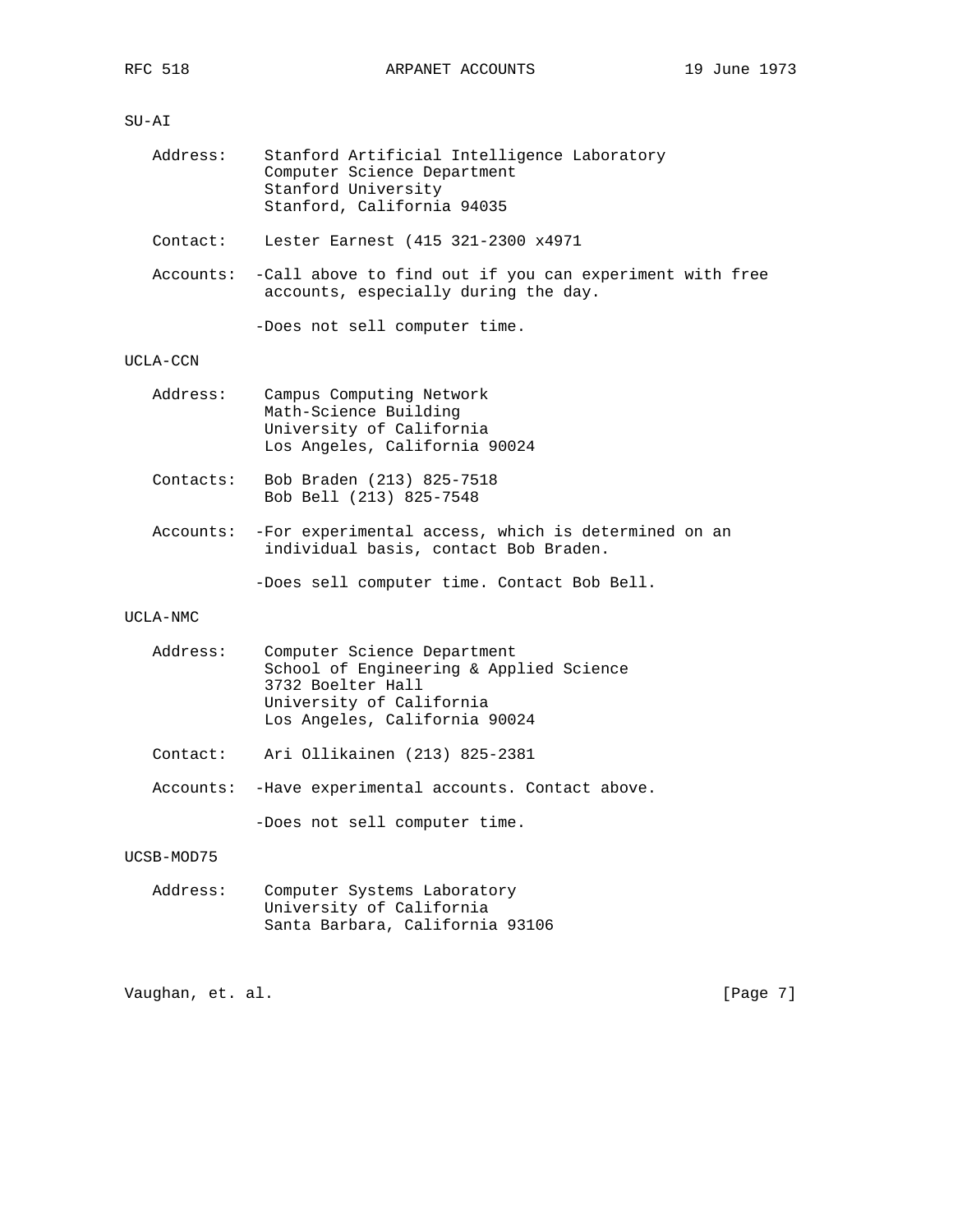Contacts: Gloria Gray (805) 961-2261 Nancy Vaughan (805) 961-2901

 Accounts: -For experimental access, which is determined on an individual basis, contact Nancy Vaughan.

> -Does sell computer time. Contact Gloria Gray for information on opening a Computer Center account.

#### UCSD-CC

| Address: | Computer Center            |
|----------|----------------------------|
|          | University of California   |
|          | La Jolla, California 92037 |

Contact: Jerry Fitzsimmons (714) 453-200 x1933

 Accounts: -No experimental accounts; however, if someone is interested in a particular USCD program, write a letter about interest in experimenting and UCSD might set up a small free account with limited usage.

-Does sell computer time.

## USC-ISI

- Address: University of Southern California Information Sciences Institute 4676 Admiralty Way Marina Del Rey, California 90291
- Contact: John Melvin (213) 822-1511
- Accounts: -Contact John Melvin regarding inquiries on experimental use of facilities.

-Does not sell computer time.

### UTAH-10

| Address: | University of UTAH               |
|----------|----------------------------------|
|          | Computer Science Division        |
|          | 3160 Merril Engineering Building |
|          | Salt Lake City, Utah 84112       |
|          |                                  |

 Contacts: Tom Stockham (801) 581-8224 Carl Ellison (801) 581-8224

Vaughan, et. al. [Page 8]